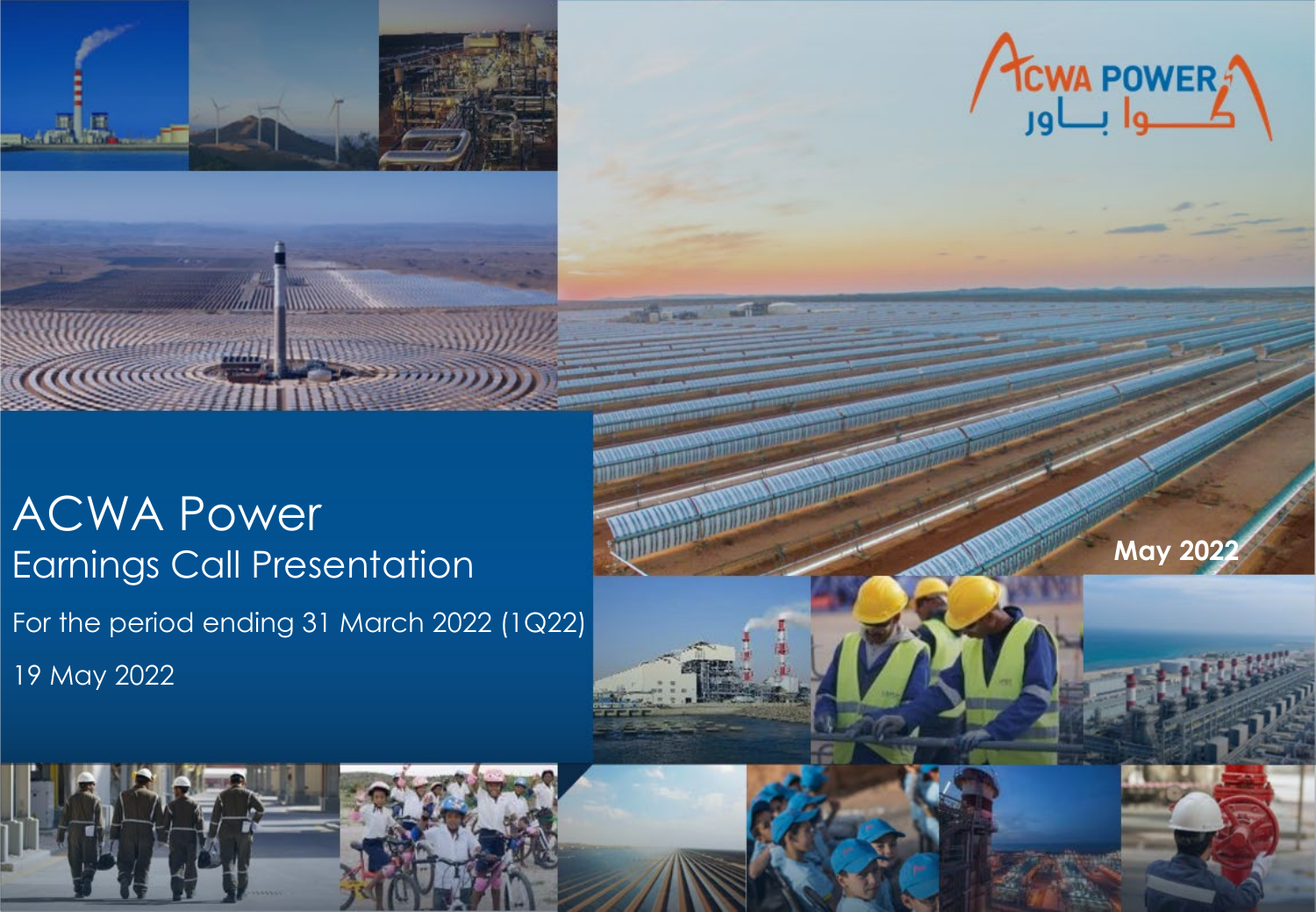### **Disclaimer**

This document and the information contained therein (the "Information") has been prepared by ACWA POWER Company (the "Company" or "ACWA Power") for background purposes only and does not purport to be full, accurate or complete. No reliance may be placed for any purpose on the Information or its accuracy, fairness or completeness. The Information and opinions contained herein are provided as at the date of the presentation and are subject to change without notice. The presentation is the sole responsibility of the Company and has not been reviewed or approved by any regulatory or supervisory authority.

This presentation contains financial information regarding the businesses and assets of the Company. Such financial information may not have been audited, reviewed or verified by any independent accounting firm. The inclusion of such financial information in this presentation or any related presentation should not be regarded as a representation or warranty by the Company or its affiliates, advisors or representatives or any other person as to the accuracy or completeness of such information's portrayal of the financial condition or results of operations of the Company and its consolidated subsidiaries. Certain information contained in this presentation is based on management accounts, current financial statements and estimates of the Company and has not been audited or reviewed by the Company's auditors. Recipients should not place undue reliance on this information. This presentation includes certain non-IFRS financial measures and other metrics which have not been subject to a financial audit for any period. Certain financial and statistical information in this presentation has been subject to rounding off adjustments. Accordingly, the sum of certain data may not conform to the expressed total.

To the extent available, the industry, market and competitive position data contained in the Information come from official or third party sources. Third party industry publications, studies and surveys generally state that the data contained therein have been obtained from sources believed to be reliable, but that there is no guarantee of the accuracy or completeness of such data. While the Company reasonably believes that each of these publications, studies and surveys has been prepared by a reputable party, neither the Company nor any of its directors, officers, employees, affiliates, advisors or agents have independently verified the data contained therein. In addition, certain industry, market and competitive position data contained in the Information come from the Company's own internal research and estimates based on the knowledge and experience of the Company's management in the markets in which the Company operates. While the Company reasonably believes that such research and estimates are reasonable and reliable, they, and their underlying methodology and assumptions, have not been verified by any independent source for accuracy or completeness and are subject to change. Accordingly, reliance should not be placed on any of the industry, market or competitive position data contained in the Information.

The Information does not purport to be comprehensive, complete or without error or omission. To the fullest extent permitted by law, neither the Company nor any of its directors, officers, employees, agents, affiliates or advisors, accepts any responsibility or liability whatsoever for (whether in contract, tort or otherwise) or makes any representation, warranty or undertaking, express or implied, as to the truth, fullness, fairness, accuracy or completeness of the Information (or whether any information has been omitted from it) or any other information or opinion relating to the Company, its subsidiaries, affiliates or associated companies, whether written, oral or in a visual or electronic form, and howsoever transmitted or made available or for any loss or liability (including in respect of direct, indirect or consequential loss or damage) howsoever arising from any use of the Information or otherwise arising in connection therewith. In giving this presentation, neither the Company nor any of its directors, officers, employees, agents, affiliates or advisors undertake any obligation to provide access to any additional information or to update the Information, or to correct any inaccuracies in the Information, including any data or forward-looking statements.

The Information may include forward-looking statements, which are based on current expectations and projections about future events. These statements may include, without limitation, any statements preceded by, followed by or including words such as "target", "believe", "expect", "aim", "intend", "may", "anticipate", "estimate", "plan", "project", "will", "can have", "likely", "should", "would", "could" and other words and terms of similar meaning or the negative thereof. These forward-looking statements are subject to risks, uncertainties and assumptions about the Company and its subsidiaries and its investments, including, among other things, the development of its business, financial condition, prospects, growth, strategies, as well as the trends in the industry and macroeconomic developments in Saudi Arabia and other countries in which the Company operates. Many of these risks and uncertainties relate to factors that are beyond the Company's ability to control or estimate precisely, such as future market conditions, currency fluctuations, the behaviour of other market participants, the actions of regulators and any changes in applicable laws or government policies. In light of these risks, uncertainties and assumptions, the events in the forward-looking statements may not occur and past performance should not be taken as a guarantee of future results. No representation or warranty is made that any forwardlooking statement will come to pass. No one undertakes to update, supplement, amend or revise any such forward-looking statement. Except where otherwise indicated, the Information and the opinions contained herein are provided as at the date of the presentation and are subject to change without notice. Past performance of the Company cannot be relied on as a guide to future performance. Nothing in this presentation is to be construed as a profit forecast.

1

ACWA POWER INVESTOR RELATIONS | [www.acwapower.com](http://www.acwapower.com/) | [ir@acwapower.com](mailto:ir@acwapower.com)

ACWA POWER INVESTOR RELATIONS | www.acwapower.com | jr@acwapower.com

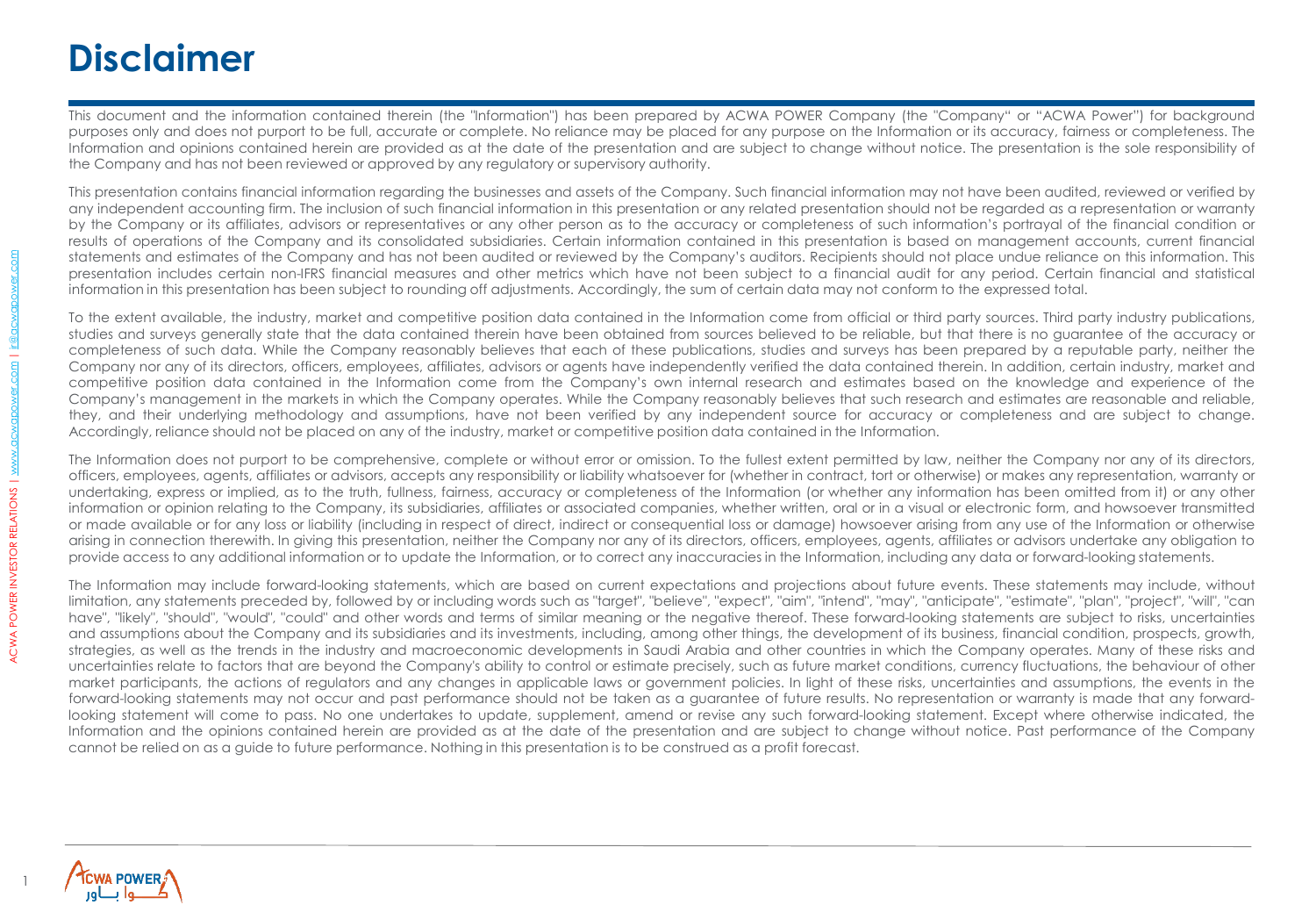# **Robust progress in the first three months of 2022**

- **Operating profit1** at SAR 517M, SAR 85M or 19.5% ahead of 1Q21
- **Adjusted net profit2** at SAR 155M, SAR 15M or 10.6% ahead of 1Q21
- New projects such as Jazan IGCC and Rabigh 3 significantly contributed to operating income in addition to the collection of a performance LD in Morocco; however, these were largely offset by lower operating profit from ongoing operations due to unplanned (forced) outages in mainly Morocco's two CSP plants (Noor II and III)
- By signing the USD 900M Limited Notice to Proceed (LNTP), NEOM Green Hydrogen project formally began the construction phase—the largest at-scale green hydrogen project in the world moving into construction phase
- Signed the PPA for 700MW, c. SAR 1.7 billion Ar Rass Solar PV IPP in Saudi Arabia, which was awarded to us as the lowest bidder as part of Round Three of the National Renewable Energy Program (NREP) of the Ministry of Energy of the Kingdom of Saudi Arabia
- RAWEC's<sup>3</sup> refinancing concluded with the c. SAR 1.8B (US\$ 470M) senior loan facility, supplementing the previously announced senior debt facilities
- SQWEC's4 sale concluded; we received the sale consideration of SAR 391.4 million in cash and transferred the shares to the buyer
	- Due to accounting requirements, a net loss on disposal of SAR 17.2 million was recognized
	- Permanently reducing the carbon footprint of our portfolio by c. 1.6 million tons of CO2 per annum<sup>5</sup>
- A new Board of Directors and Audit Committee for a new term were elected (that meets the independence requirements pursuant to the Corporate Governance Regulations of the Capital Market Authority of the Kingdom of Saudi Arabia)



<sup>1</sup> Operating profit before impairment loss and other expenses. <sup>2</sup> Net profit attributable to equity holders of parent adjusted for items as defined in the MD&A, a non-IFRS key performance indicator for the company. 3 Rabigh Arabian Water and Electricity Company is a 99% effectively owned subsidiary of ACWA Power. 4 Shuqaiq Water and Electricity Company was 32% effectively owned by ACWA Power. 5 ACWA Power's equity share equivalent.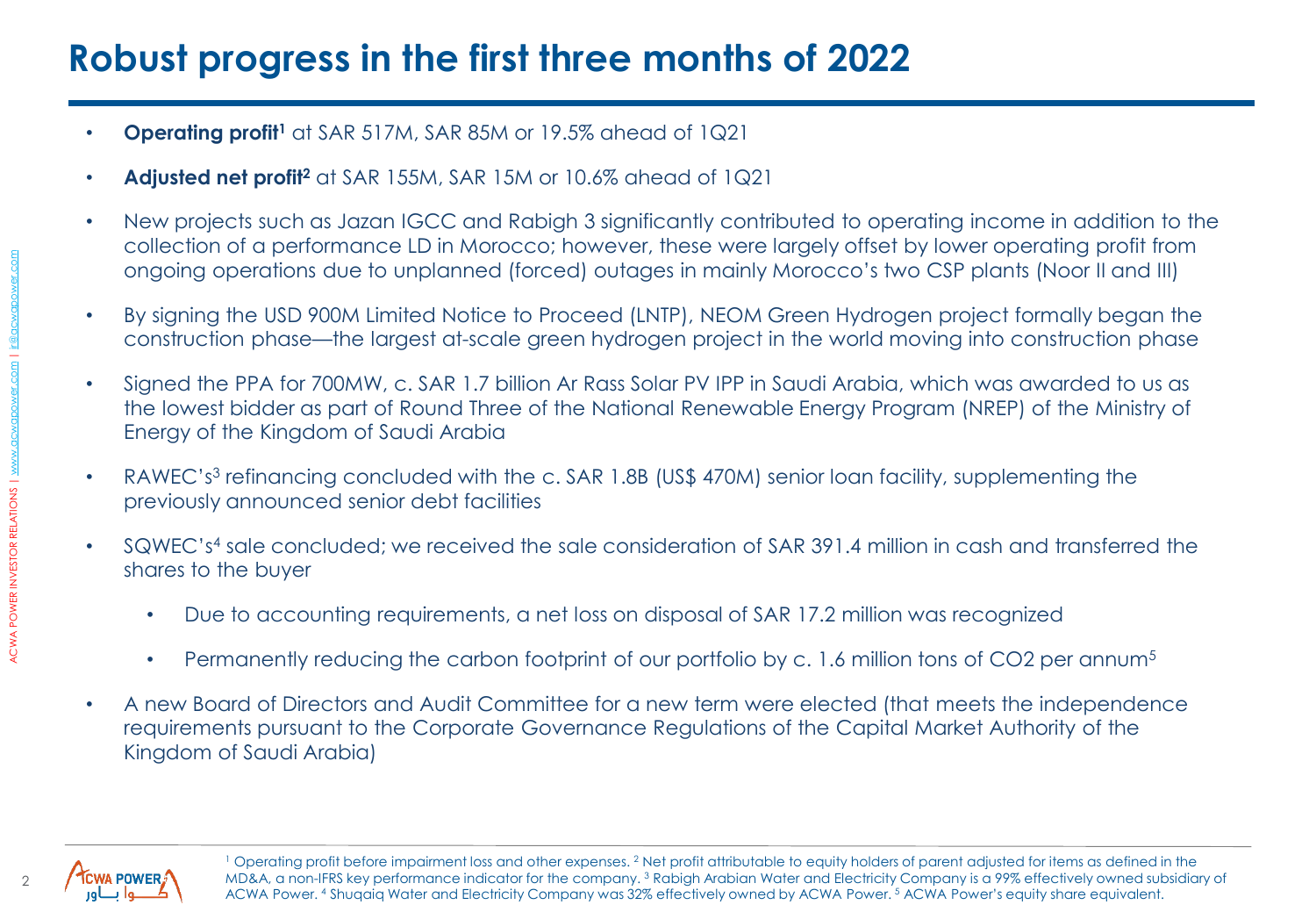#### **We begin to experience disturbance amid high-cost environment, exacerbated by the situation in Ukraine**

- A persistent **higher cost environment** amid the recovery from the (Covid-19) pandemic in materials, commodities and construction activity
- **Ukraine situation:** Major disturbance in transportation routes and the ensuing broad-based sanctions are further strain on already **increasing cost and shortage of materials,** which affects our under-construction project in Uzbekistan as well as the advance development projects in Uzbekistan and Azerbaijan
- We are generally protected with our **contracted business model** as such risks are typically allocated to either the EPC contractors or the Offtakers
- In some cases, offtakers are providing relief in the form of accepting delay in commercial operation dates without penalty but this relief alone does **not address the high costs of completion** being faced by the EPC contractors
	- We are witnessing EPC contractors facing cashflow difficulties and submitting cost claims regardless of the terms and conditions of their contracts on account of the rapidly rising commodity and material prices for components such as PV modules, battery; increasing logistics costs and insurance premiums; and higher general costs to execute the projects
- It is emerging that there is a **need for a sustainable and more permanent solution** and we are working closely with our partners and stakeholders to bring about mutually workable ones
- The situation may ultimately impact our projects

ACWA POWER INVESTOR RELATIONS | [www.acwapower.com](http://www.acwapower.com/) | [ir@acwapower.com](mailto:ir@acwapower.com)

**ACWA POWER INVESTOR RELATIONS | WW** 

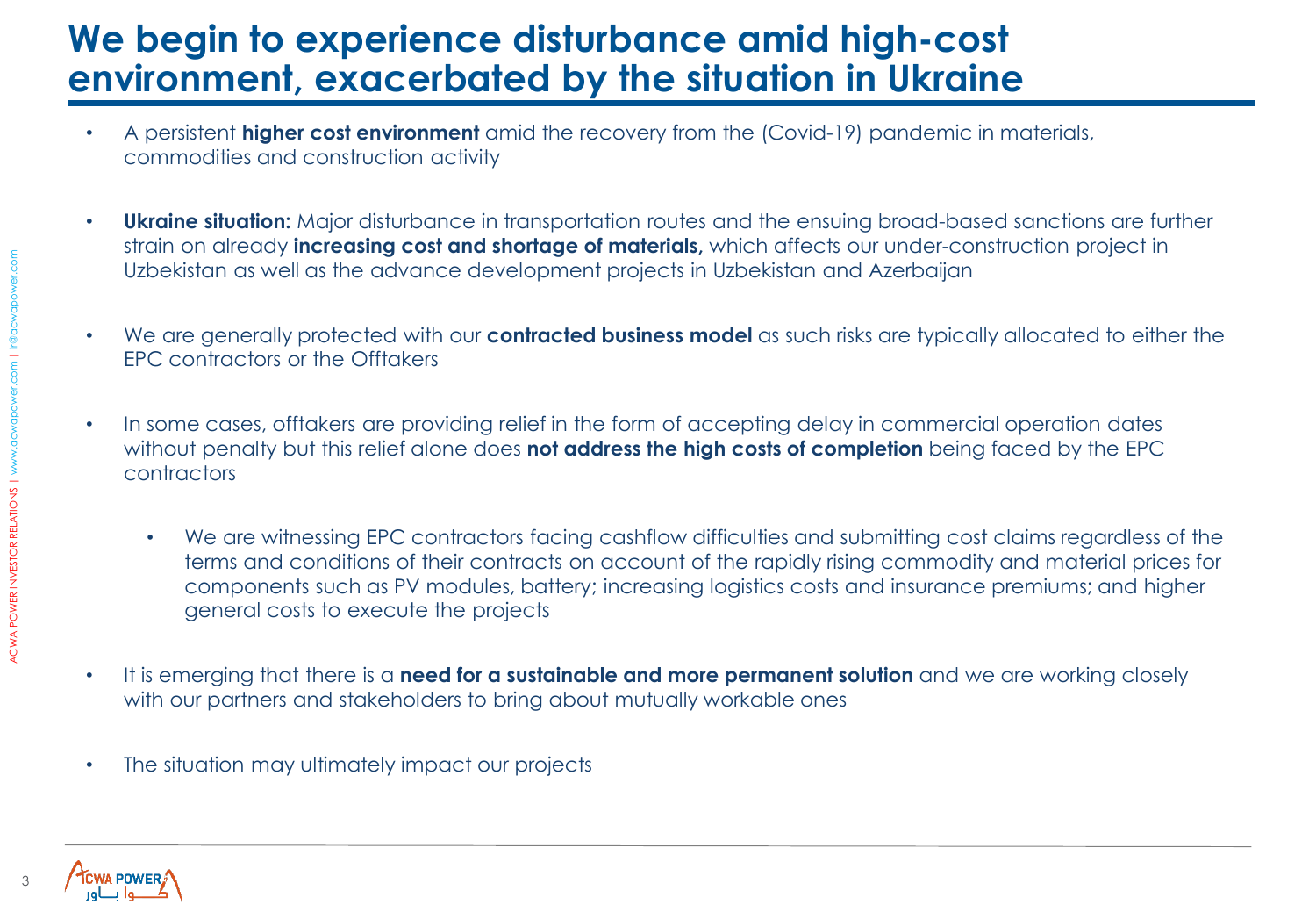## **Green hydrogen**

- The **first and by far the largest at-scale** green hydrogen and ammonia project that has already gone into **construction** in the world
- Equally owned by **three best partners** in the world to undertake this size of a project: ACWA Power; NEOM, the zero-carbon future city; and Air Products, a global leader in technology, equipment, construction and supply of industrial gases
- When commissioned in 2025-26, it will produce more green ammonia than all the hundreds of smaller facilities cumulatively produce across the world today—**1.2 million tons per annum of green ammonia**
- **USD 900M LNTP** signed to start and support EPC scope of activities to mitigate rising cost and component shortfall environment
- ACWA Power's first endeavor with a **different** risk (additional) profile than our usual projects—a scope beyond our well-established experience of developing and operating power generation and water desalination plants
- With this **first project**, the returns may be different to what we have been used to in our portfolio
- But more importantly, it presents to us the opportunity to establish our **leadership position in green hydrogen**  projects and thus in decarbonization of critical industrial activities and segments of transportation, which contributes to over 20% of carbon emissions globally today
- We will share more on risk/return profile in near future

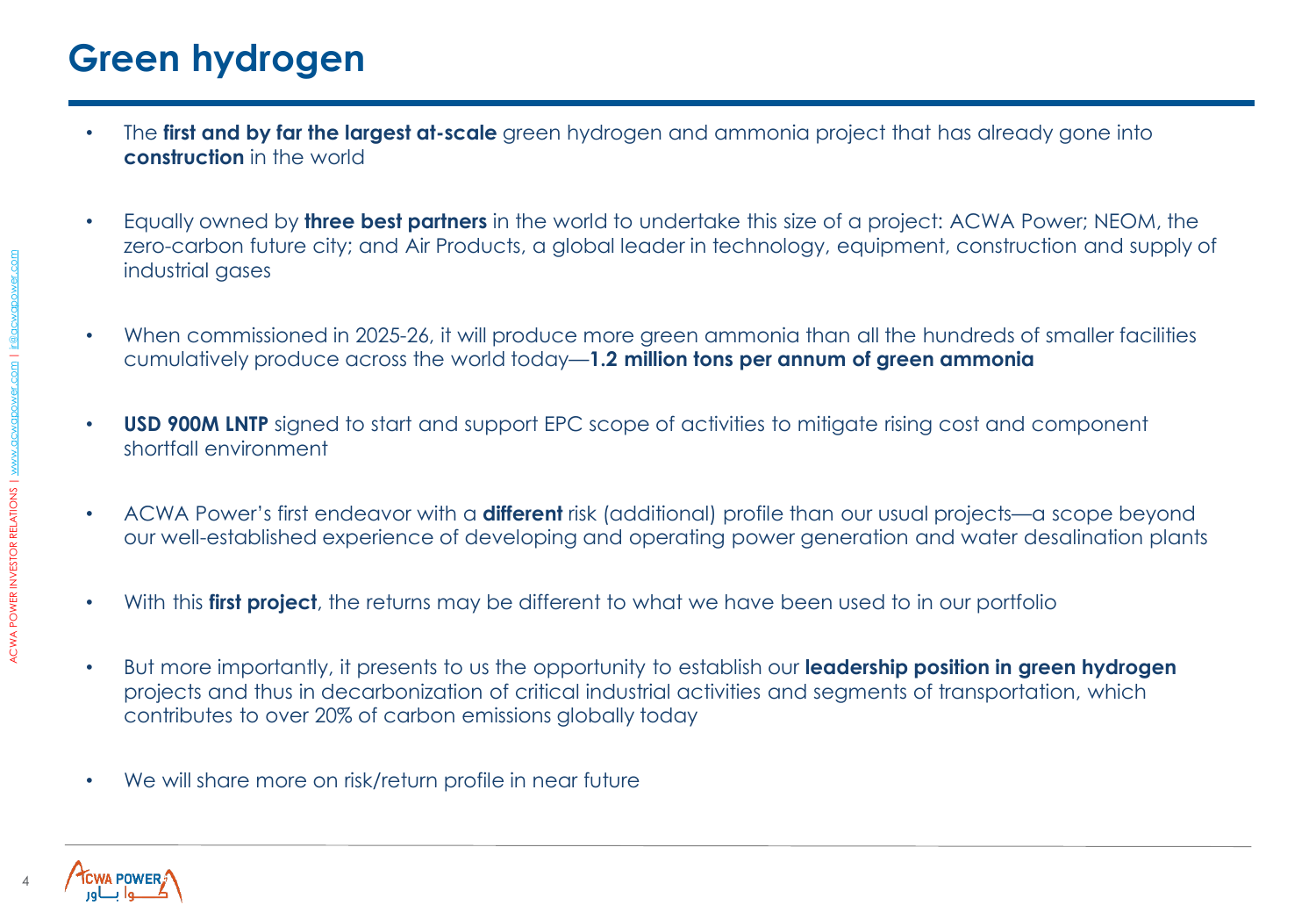# **Key reporting metrics (KPIs)**

| <b>Financial Metrics</b>                                                    | <b>Description</b>                                                                                                                                                                                                                                                                                                                                                                                                     | <b>Frequency</b>                                    |
|-----------------------------------------------------------------------------|------------------------------------------------------------------------------------------------------------------------------------------------------------------------------------------------------------------------------------------------------------------------------------------------------------------------------------------------------------------------------------------------------------------------|-----------------------------------------------------|
| <b>Operating income</b><br>before impairment loss<br>and other expenses     | Consolidated Operating income before impairment loss and other expenses which<br>also includes share in net results of equity accounted investees                                                                                                                                                                                                                                                                      | Quarterly                                           |
| Adjusted profit / (loss)<br>attributable to equity<br>holders of the parent | Adjusted profit / (loss) attributable to equity holders of the parent represent profit /<br>(loss) after adjusting for non-routine & non-operational items                                                                                                                                                                                                                                                             |                                                     |
| <b>Parent Operating Cash</b><br>Flow (POCF)                                 | (i) Distributions from the project companies and NOMAC; (ii) technical and other<br>management fees and development revenues; and (iii) cash generated by sell-downs<br>and/or disposals of the Company's investments including refinancing. These cash inflows<br>are then reduced by parent level general, administrative and Zakat expenses as well as<br>the financial payments relating to the non-recourse Bond. | Semi-<br>annually<br>unless<br>otherwise<br>earlier |
| <b>Total parent net</b><br>leverage                                         | (i) Borrowings with recourse to the parent and (ii) Off-balance sheet guarantees in relation<br>to Equity Bridge Loans (EBLs) and Equity LCs; equity-related commitments and guarantees<br>on behalf of its JVs and subsidiaries; options entered with the lenders of mezzanine debt<br>facilities taken by the Company's JVs and subsidiaries, net of cash on hand.                                                   |                                                     |
| <b>Parent net leverage</b><br>ratios                                        | Parent level debt to net tangible equity attributable to owners of the Company                                                                                                                                                                                                                                                                                                                                         |                                                     |
| <b>Operational Metrics</b>                                                  | Parent net debt to POCF<br>$\bullet$<br><b>Description</b>                                                                                                                                                                                                                                                                                                                                                             |                                                     |
| <b>Plant availability, LTIR,</b><br><b>ESG</b>                              | • Availability (%): Capacity available to the Offtaker<br>LTIR (Lost Time Incident Rate-%): based on # of incidents causing lost time in a given period<br>ESG: % of renewable/low-carbon capacity; CO2 emissions; CSR                                                                                                                                                                                                 |                                                     |

• **Tadawul reporting**: Statutory consolidated financial statements and variance analysis

• **Supplementary reporting** on the Company's website: Company's KPIs, quarterly and year-end investor report,

earnings' call presentation, other business updates

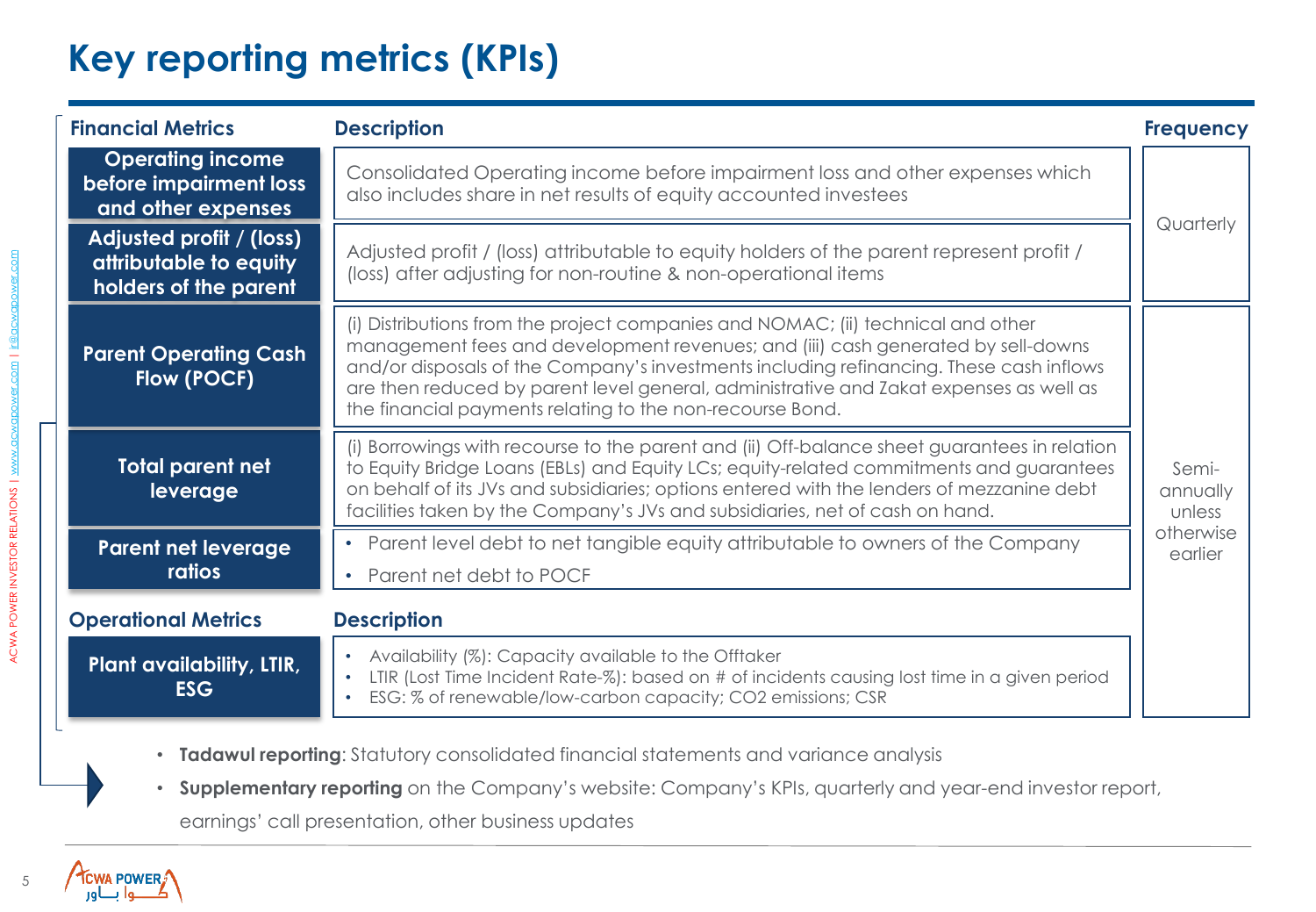Major material ordinary-course-ofbusiness transactions that **did not result in adjustment** to the consolidated profit attributable to equity holders of the parent for the current reporting period

- Full quarter impact of 10 projects with partial or no contribution in 1Q21 (+)
- Unplanned extended outages (-)
- Performance LD collection (+)
- RAWEC refinancing higher interest cost (-)
- SQWEC loss on sale (-)
- Deferred tax expense due to currency fluctuation in Morocco (-)

Material transactions that **resulted in adjustment** to the consolidated profit attributable to equity holders of the parent for the current reporting period

• There were no material adjustment to consolidated net profit attributable to equity holders of the parent in the current period. See Slide #9 of this material.

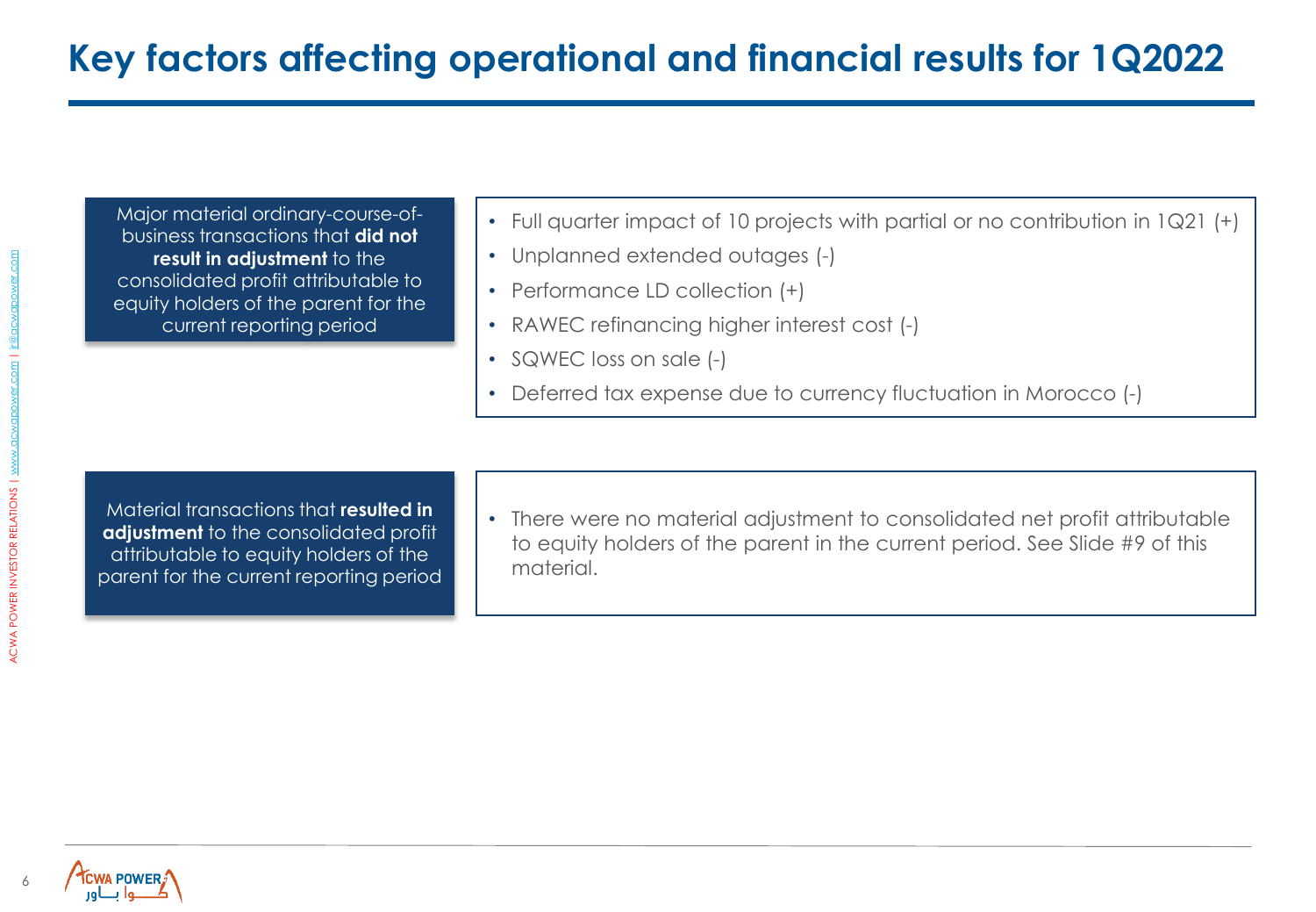### **Operating income before impairment loss and other expenses**

**Operating income before impairment loss and other expenses SAR millions (M)**





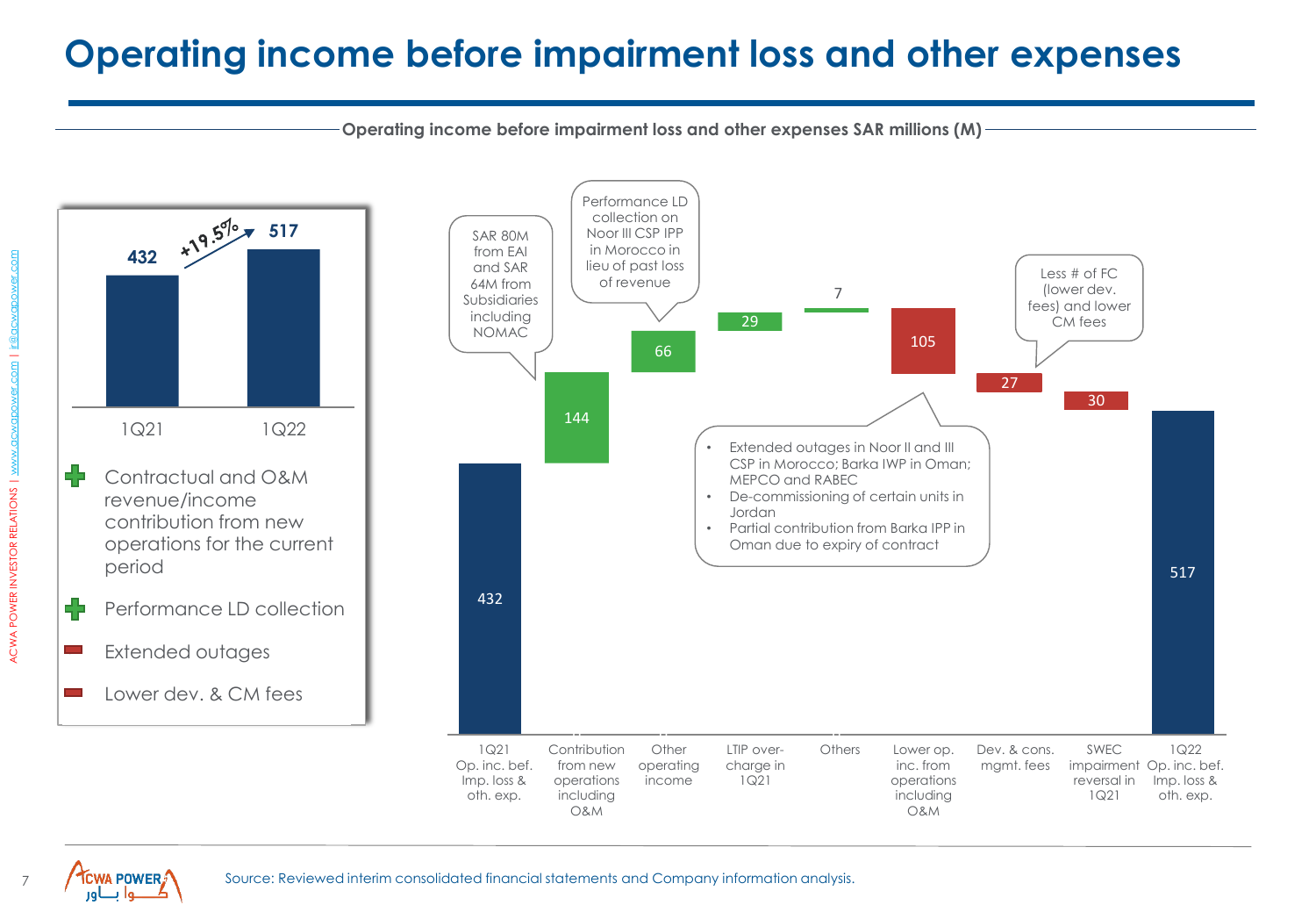### **Net and Adjusted net profit attributable to equity holders of parent**



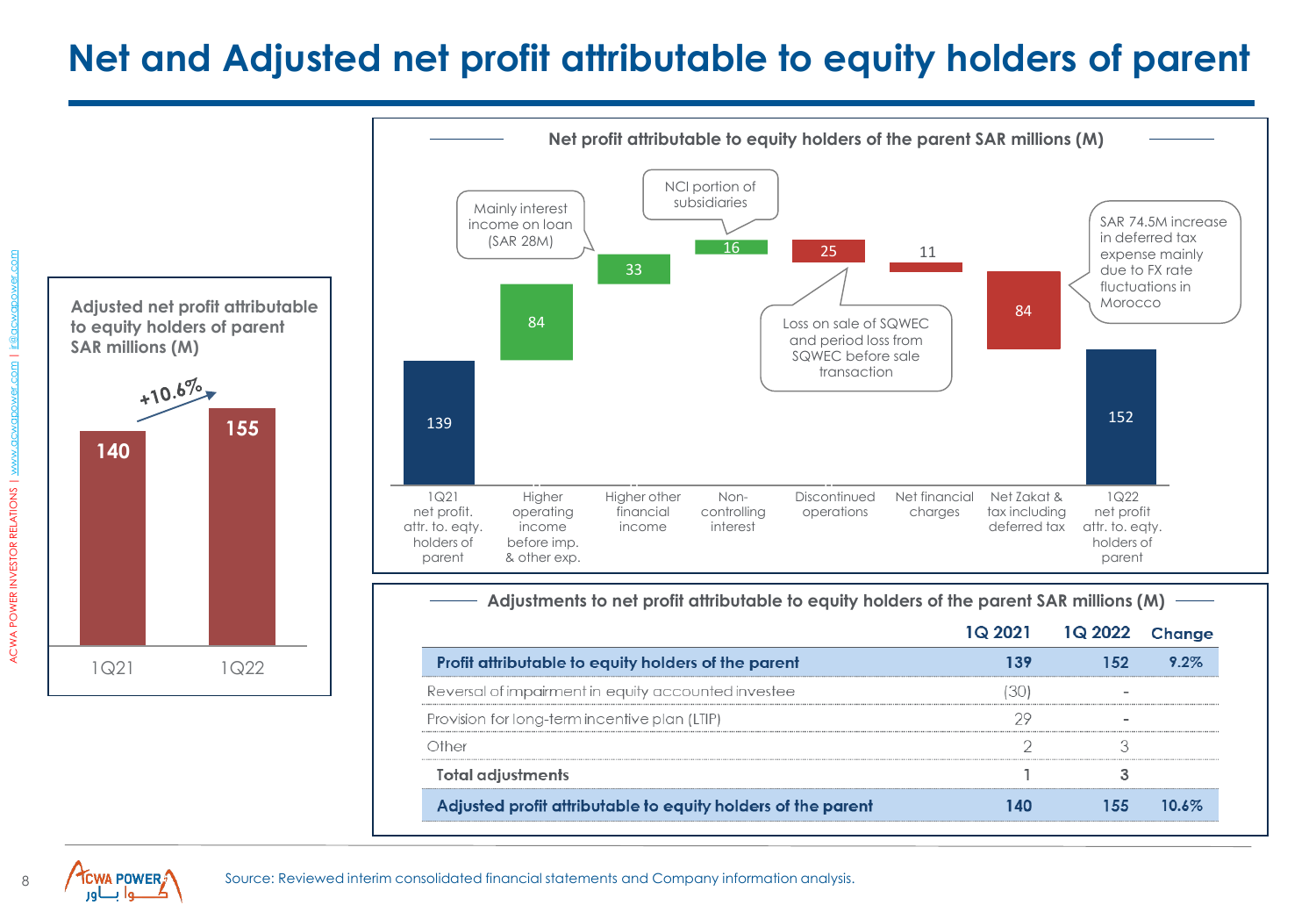# **Closing remarks**

- Business continued to show robust overall performance in 1Q22
- It is encouraging to see the significant positive impact from the new projects that come into operation and provide stable stream of income and cash
- At the same time, we are working hard to minimize disruptions and losses on account of outages
- We are continuously assessing the evolving situation in Ukraine in coordination with the EPC contractors and the **Offtakers**
- For our existing projects we have fixed price turnkey EPC contracts, but we recognize that strategies will need to be developed and agreed to support our construction partners
- For the future, it would be imprudent for us to not recognize the possibility of more structural solution(s) that may impact the economics of the individual projects
- We are very excited about our progress together with our partners in the largest at-scale green hydrogen and ammonia project that has already gone into construction in the world